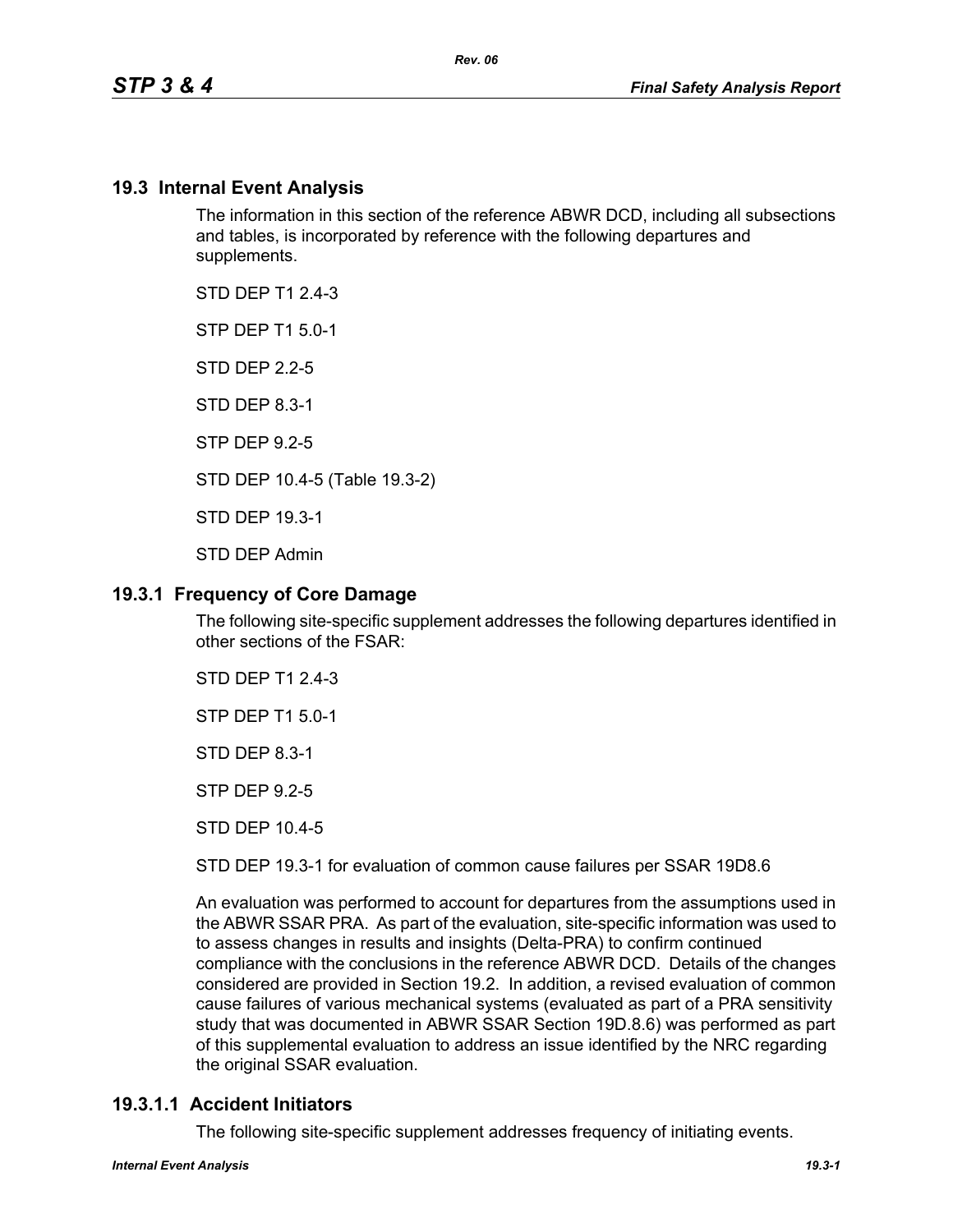*The total frequency of transient initiators used in these evaluations is based upon a 1985 analysis of operating plant data (Reference 19.3-1). The frequency of transients is a design requirement prescribed in the Advanced Light Water Reactor (ALWR) Requirements Document (Reference 19.3-2). Apportioning of the expected transient frequency by initiating event was done on the basis of historical electrical grid and BWR performance data as described in Subsection 19D.3.* In order to verify that the Subsection 19D.3 remains bounding for the STP 3 & 4, loss of offsite power and power recovery data from NUREG/CR-6890 (Reference 19.3-8) was also evaluated in a sensitivity study. Industry composite data in NUREG/CR 6890 for the Electric Reliability Council of Texas (ERCOT) was used, which conservatively bounds the experience for the STP site. This evaluation verified that the overall risk impact of grid events at STP is bounded by the original Subsection 19D analysis.

## **19.3.1.3 Accident Sequence Analysis**

STD DEP 10.4-5

*(a) Core Cooling*

*The capacity of non-safety-related systems, such as the feedwater*, condensate booster *and condensate pumps, has been estimated based on the ECCS performance analyses. Non-safety-related systems which contribute to a successful conclusion of the event have been included in the success criteria. The Control Rod Drive (CRD) pumps which have limited capacity have not been included in the success criteria.*

*The condensate* and condensate booster *pumps are motor-driven pumps and their use depends on the RPV pressure and the availability of makeup water and electrical power. These pumps have higher shut–off heads than the RHR pumps, but still require depressurization before they can be used for core cooling. The source of makeup water for these pumps are the main condenser hotwell and the condensate storage tank. Sufficient makeup water is available to enable these pumps to maintain adequate core cooling for all events except large or medium liquid LOCAs.*

*A motor driven feedwater pump is combined in series with a condensate* booster and condensate *pump in order to provide a higher pressure system. Therefore, this option also depends on the availability of makeup water and electrical power. Sufficient makeup water is available to enable this series of pumps to maintain adequate core cooling for the small steam LOCA and transient events.*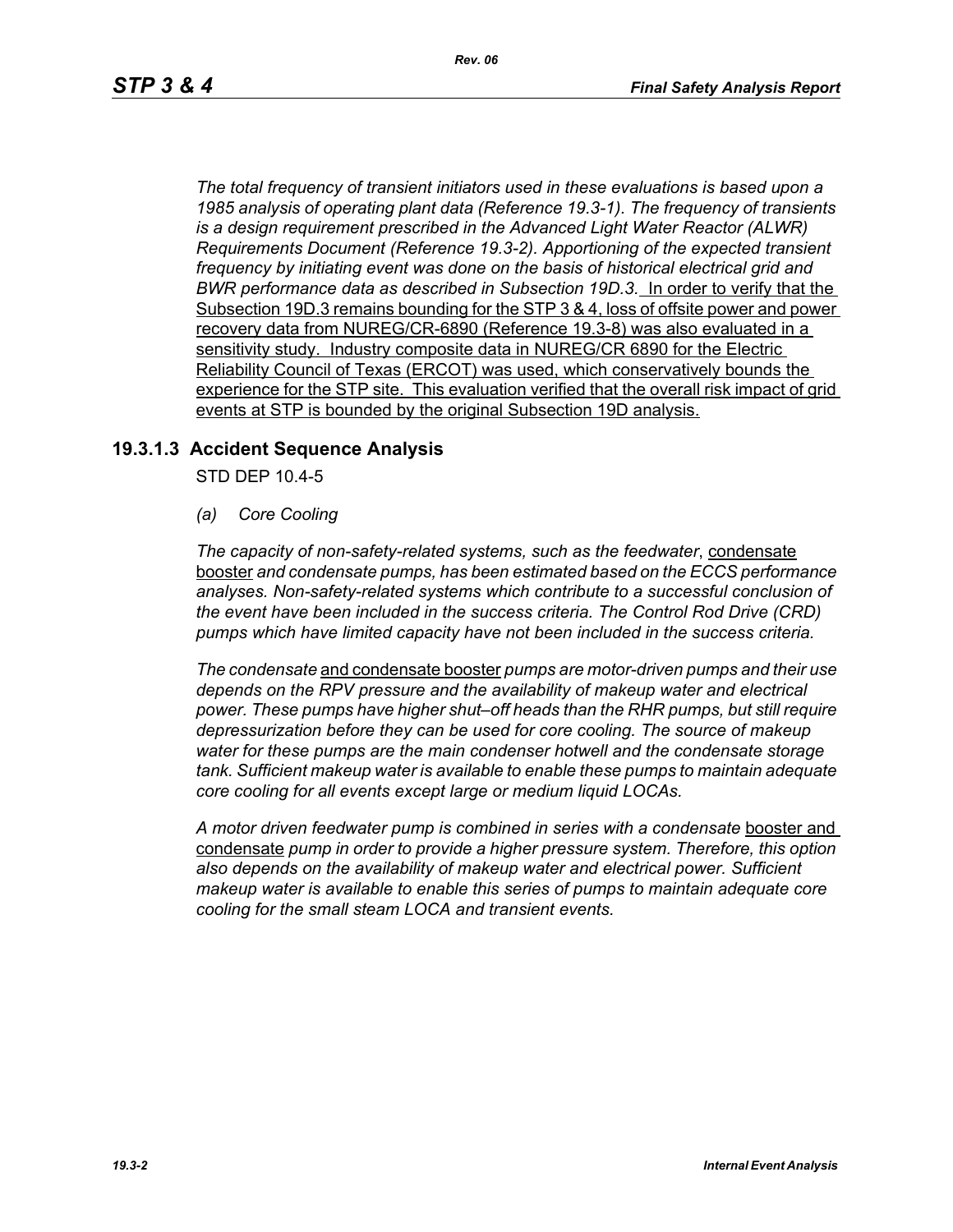# **19.3.1.4 Frequency of Core Damage**

The following site-specific supplement addresses the following departures identified in other sections of the FSAR:

STD DEP T1 2.4-3

STP DEP T1 5.0-1

STD DEP 8.3-1

STP DEP 9.2-5

An evaluation was performed to account for departures from the assumptions used in the ABWR SSAR PRA. As part of the evaluation, site-specific information was used to assess changes in results and insights (Delta-PRA) to confirm continued compliance with the conclusions in the reference ABWR DCD.

In some cases (e.g., STP DEP T1 5.01), the departures have the effect of increasing the core damage frequency. In other cases (e.g., STD DEP T1 2.4-3), the departures have the effect of decreasing the core damage frequency. The overall results of the evaluation are bounded by the conclusions of the standard ABWR SSAR.19.3.1.5 Results in Perspective. The net impact of the STP-specific design shows a net decrease in risk as compared to the standard ABWR PRA.

## **19.3.1.5 Results in Perspective**

The following site-specific supplement addresses the following departures identified in other sections of the FSAR:

STD DFP T1 2 4-3

STP DEP T1 5.0-1

STD DEP 8.3-1

STP DEP 9.2-5

STD DEP 19.3-1

*The estimated core damage frequencies are extremely low. It is impossible to calculate such low numbers with a high degree of confidence using the PRA models developed here. For example, a number of potential common cause failures of components such as similar pumps and valves have not been included in the fault tree models, on the expectation that such failures are negligible contributors to overall core damage frequency.*

The perspectives determined from the original analyses presented in the ABWR DCD remain applicable with respect to the site-specific information and departures summarized above.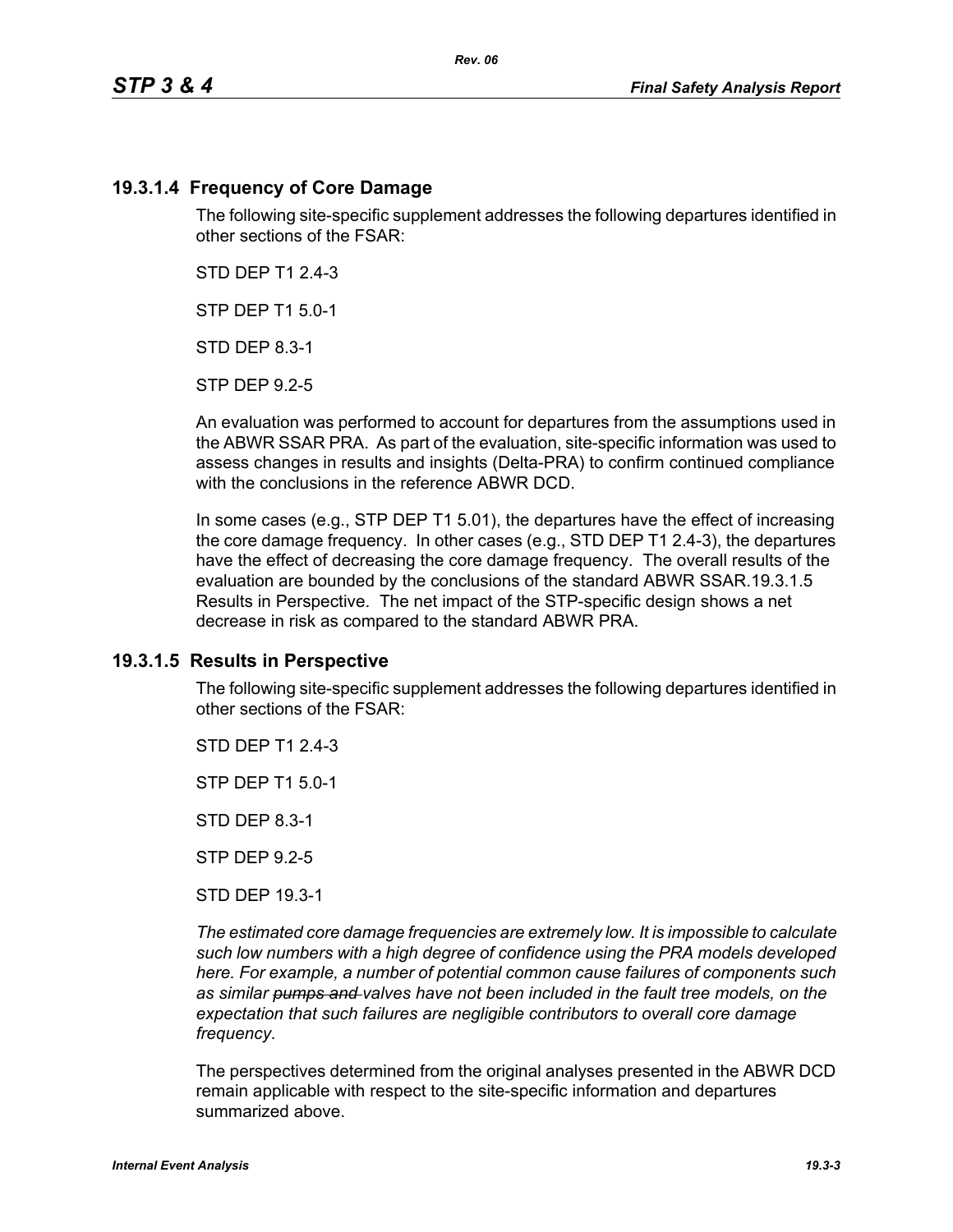# **19.3.3 Magnitude and Timing of Radioactive Release**

STP DEP Admin

*(3) (1)The time available for offsite evacuation, should it be necessary, is also important. Discussions with several utilities indicate that evacuation of their Emergency Planning Zones (EPZ) can be completed in less than 8 hours, even in the worst weather conditions. Experience has also indicated that ad hoc planning can successfully evacuate a region on* in *about 24 hours (Reference 4 of Appendix 6J)* (Appendix 6J of Reference 19.3-4)*.*

*Based on the forgoing, four time frames were selected in determining the time of fission product release, either via the rupture disk or directly from the drywell. Table 19.3-6 summarizes the results which were obtained by using the probabilities given in Table 19D.5-3* summarized in Table 19.3-4 *and assigning them to a time and mode of release based on the accident analysis contained in Subsection 19E.2.2.*

## **19.3.4 Consequence of Radioactive Release**

STD DEP 2.2-5

*The evaluation for consequences of potential radioactive releases was performed using the CRAC-2* MACCS2 *computer code* (Reference 19.3-9) *as is detailed in Subsection 19E.3. Based upon the evaluation of plant performance, accident classes were defined in terms of their associated release characteristics and fission product releases. Each accident class was then evaluated by the CRAC-2* MACCS2 *code at five sites*STP*, one representing each major geographical region of the United States. Each site was chosen as representative of its geographical region based upon meteorological calculations and was further defined as average in terms of population density for that geographical region. The results for the five sites were averaged and*  were *compared to three goals, two based upon the NRC safety goal policy of minimizing risk to an individual and the public near a plant, and the third based upon an industry goal of minimizing the dose close to the plant. The results of this study show that the ABWR Standard Plant*STP 3 & 4 *satisfies these goals* and that the results of the ABWR DCD analysis using the CRAC2 code are bounding.

## **19.3.5 References**

The following site-specific supplement includes new references.

- 19.3-8 Reevaluation of Station Blackout Risk at Nuclear Power Plants: Analysis of Loss of Offsite Power Events: 1968 – 2004, NUREG/CR-6890, US Nuclear Regulatory Commission, December 2005.
- 19.3-9 Code Manual for MACCS2, Users Guide, NUREG/CR-6613, May 1998.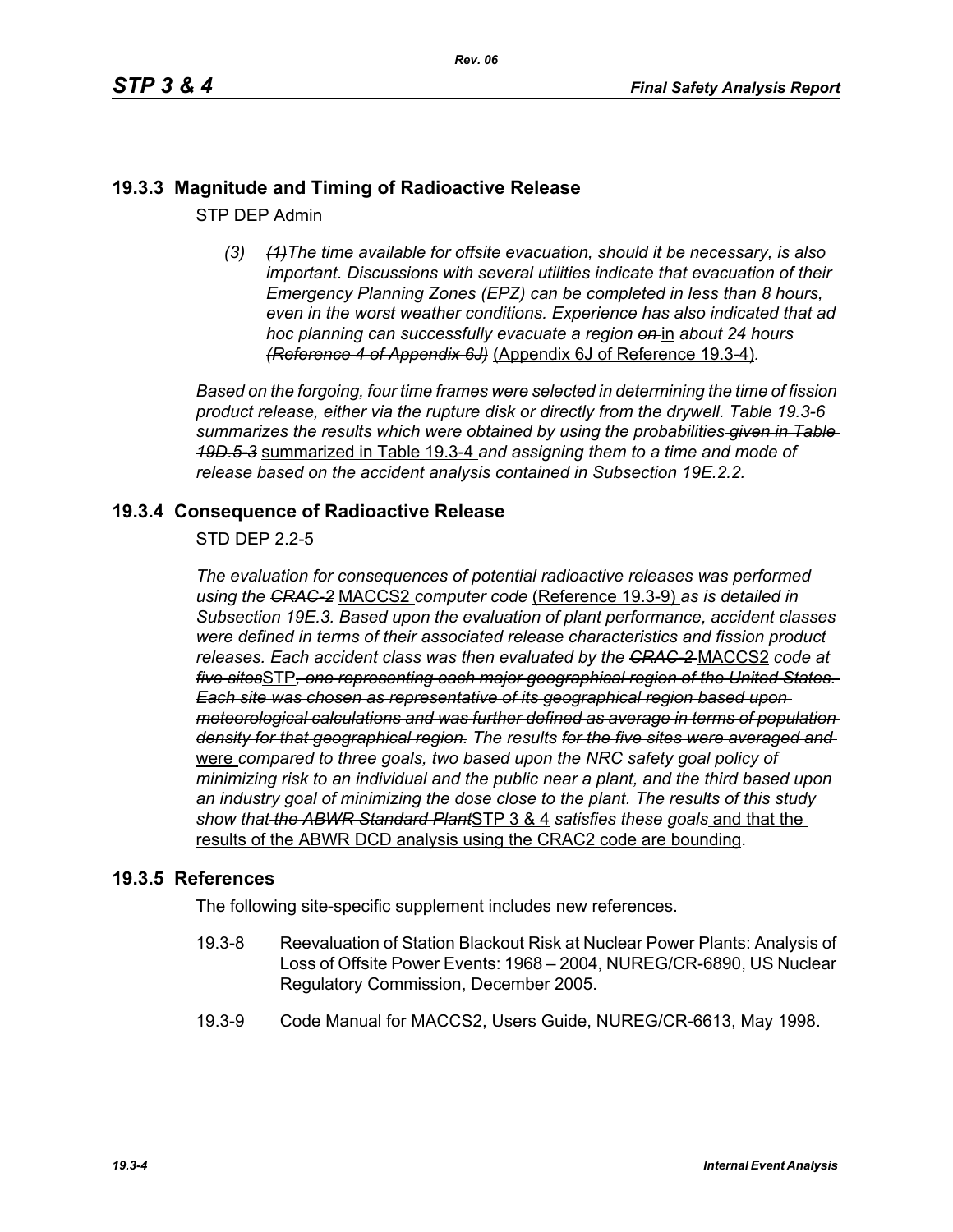| Event                                                                                                                                                                                             | <b>Success Criteria</b>                                                                                                                                                                                                                                                                                                                                                                                              |
|---------------------------------------------------------------------------------------------------------------------------------------------------------------------------------------------------|----------------------------------------------------------------------------------------------------------------------------------------------------------------------------------------------------------------------------------------------------------------------------------------------------------------------------------------------------------------------------------------------------------------------|
| <b>CORE COOLING:</b>                                                                                                                                                                              |                                                                                                                                                                                                                                                                                                                                                                                                                      |
| Large Liquid LOCA<br>$[-278.7 \text{ cm}^2 (0.3 \text{ ft}^2)]$                                                                                                                                   | HPCF-B or C<br>or<br>$LPFL^{(1)} - A$ or B or C                                                                                                                                                                                                                                                                                                                                                                      |
| Large Steam LOCA<br>$[-278.7 \text{ cm}^2 (0.3 \text{ ft}^2)]$                                                                                                                                    | HPCF-B or C<br>or<br>LPFL $(1)$ – A or B or C<br>or<br>1 Condensate Pump<br>+ 1 Condensate Transfer Pump <sup>(2)</sup>                                                                                                                                                                                                                                                                                              |
| Medium Liquid LOCA<br>[ $>=$ 278.7 cm <sup>2</sup> (0.3 ft2) $>=$ 5.063 cm <sup>2</sup><br>$(0.00545 \text{ ft}^2)]$<br>Small Liquid LOCA<br>[>=5.063 cm <sup>2</sup> (0.00545 ft <sup>2</sup> )] | HPCF-B or C<br>or<br>ADS3 <sup>(3)</sup> + LPFL <sup>(1)</sup> – A or B or C<br>RCIC <sup>(4)</sup><br>or<br>HPCF-B or C<br>or<br>ADS3 <sup>(3)</sup> + LPFL <sup>(1)</sup> – A or B or C<br>or<br>ADS3 $(3,5)$ + 1 Condensate Pump<br>+ 1 Condensate Booster Pump<br>+ 1 Condensate Transfer Pump <sup>(2)</sup>                                                                                                    |
| <b>All Transients</b><br>(including IORV)                                                                                                                                                         | RCIC <sup>(4)</sup><br>or<br>HPCF-B or C<br>or<br>1 Feedwater Pump<br>+ 1 Condensate Booster Pump<br>+ 1 Condensate Pump<br>+ 1 Condensate Transfer Pump <sup>(2)</sup><br>or<br>$ADS3^{(3)} + LPFL(1) - A$ or B or C<br>or<br>ADS3 $(3,5)$ + 1 Condensate Pump<br>+ 1 Condensate Booster Pump<br>+ 1 Condensate Transfer Pump <sup>(2)</sup><br><b>or</b><br>ADS8 <sup>(6)</sup> + 1 Firewater Addition System Pump |

#### **Table 19.3-2 Success Criteria to Prevent Initial Core Damage for Transient and LOCA Events With RPS Scram**

*Rev. 06*